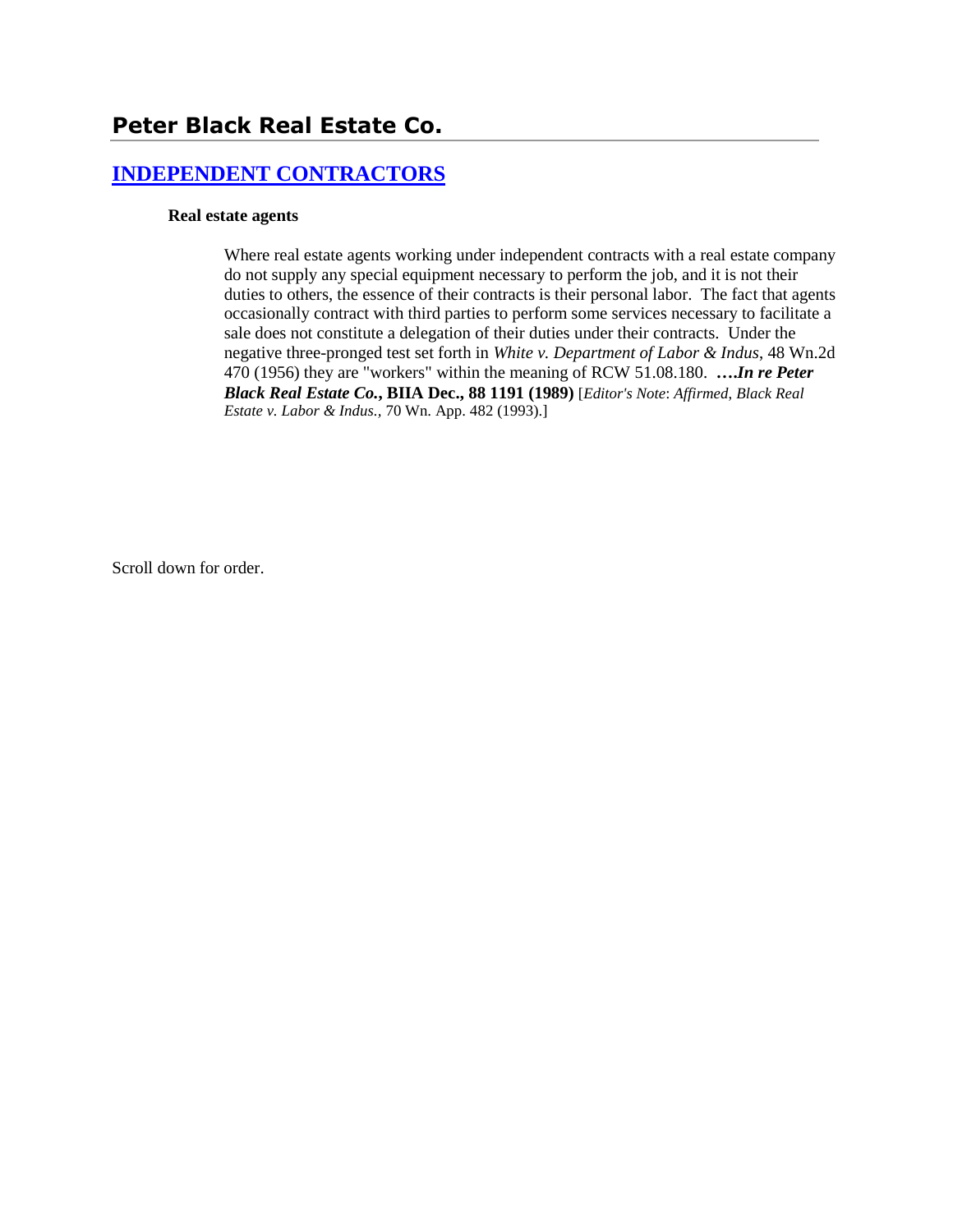### **BEFORE THE BOARD OF INDUSTRIAL INSURANCE APPEALS STATE OF WASHINGTON**

**) )**

**)**

**IN RE: PETER M. BLACK REAL ESTATE CO., INC.**

**DOCKET NOS. 88 1191 & 88 1192**

### **FIRM NO. 517202 ) DECISION AND ORDER**

APPEARANCES:

Firm, Peter M. Black Real Estate Co., Inc., by Platt, Irwin, Colley, Oliver, Miller & Wood, per Stephen E. Oliver

Department of Labor and Industries, by The Attorney General, per Linda M. Gallagher, Assistant

The appeal assigned Docket No. 881191 was filed by the employer, Peter M. Black Real Estate Co., Inc. on March 24, 1988 from an order of the Department of Labor and Industries dated February 24, 1988. The order affirmed Notice and Order of Assessment of Industrial Insurance Taxes No. 57972, issued by the Department on January 27, 1988. The Notice and Order assessed industrial insurance taxes for the period April 1, 1987 through September 30, 1987 in the amount of \$ 775.12.

The appeal assigned Docket No. 881192 was filed by the employer, Peter M. Black Real Estate Co., Inc., on March 24, 1988 from an order of the Department dated March 14, 1988. The order affirmed Notice and Order of Assessment of Industrial Insurance Taxes No. 57971, issued by the Department on January 27, 1988. The Notice and Order assessed industrial insurance taxes for the period January 1, 1985 through March 31, 1987 in the amount of \$ 2,700.09. The Department orders are **REVERSED IN PART**.

## **ISSUES**

- 1. Whether the six individuals who acted as real estate agents pursuant to Peter M. Black's brokerage license during various portions of the relevant periods are workers within the meaning of RCW 51.08.180.
- 2. Whether Peter M. Black, the president and sole director and shareholder of Peter M. Black Real Estate Co., Inc., is included within the mandatory coverage provisions of the Industrial Insurance Act;

## **DECISION**

Pursuant to RCW 51.52.104 and RCW 51.52.106, this matter is before the Board for review and decision on a timely Petition for Review filed by the employer in response to a Proposed Decision and Order issued on September 9, 1988 in which the orders of the Department were sustained.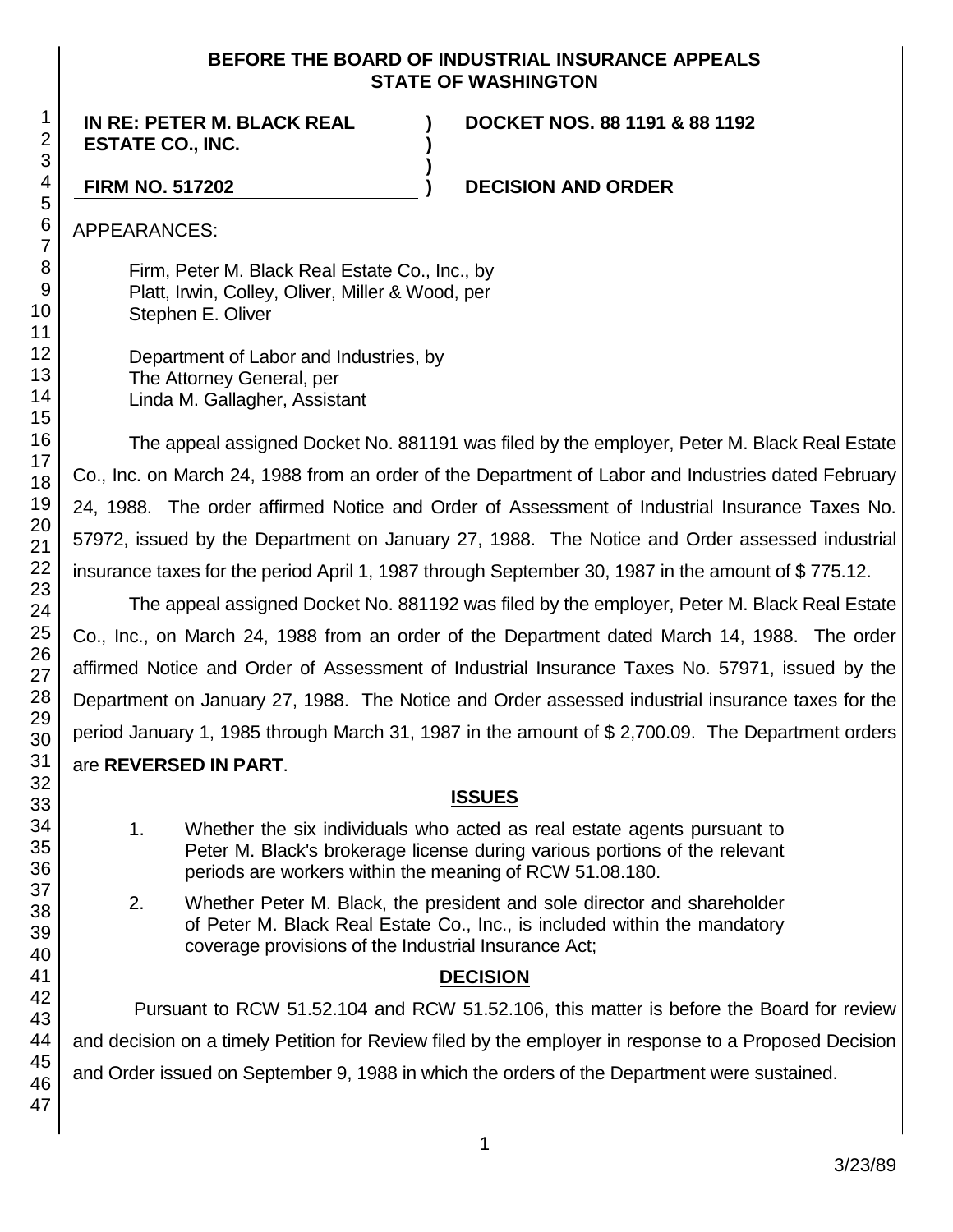The Board has reviewed the evidentiary rulings in the record of proceedings and finds that no prejudicial error was committed and said rulings are hereby affirmed.

Although the evidence presented by the parties is well set forth in the Proposed Decision and Order, we believe our own recitation of the evidence is important to the disposition of this appeal.

### Status of Real Estate Agents:

Peter M. Black Real Estate Co., Inc. is a Washington corporation engaged in the business of real estate sales and brokerage. The corporation's designated broker is Peter M. Black. Although the company was incorporated on March 9, 1979, it did not engage in any work or business until September of 1979.

During the period relevant to these appeals, i.e., January 1, 1985 through September 30, 1987, six licensed real estate sales agents worked with the Peter M. Black Real Estate Co., Inc. pursuant to written and oral agreements. Written contracts signed by five of those sales agents were received into evidence in this matter as Exhibit Nos. 10-14; with the exception of the agreement signed by Ms. Marguerite A. Glover (Exhibit No. 13), the agreements are identical. According to those agreements, the sales agents are deemed to be independent contractors, and not servants, employees, or partners of the broker.

Peter M. Black Real Estate Co., Inc. provides office space for its sales agents, including the use of an office computer. As the designated broker, Mr. Black attempts to insure that the sales agents comply with all relevant laws. However, no supervision is provided concerning the manner in which the sales agents perform their duties. The sales agents work no specific hours, and are not required to be in the office a specific number of hours per day or week. No regular sales or staff meetings are conducted, and no sales training is provided to the sales agents. The agents are not paid a salary or wage, and with the exception of Ms. Glover, are compensated strictly on a commission basis.

Ms. Glover, whose contract differs from those of the other sales agents only with regard to the payment of expenses and compensation, receives a portion of the commissions earned by other sales agents in exchange for her paying certain expenses incurred by Peter M. Black Real Estate Co., Inc. As stated, Ms. Glover's contract is otherwise identical to those signed by the other sales agents. Under those agreements, the sales agents agree to work diligently and with their best efforts to sell, lease, or rent any and all real estate listed with the broker, and to solicit additional listings and customers. Further, only those expenses "which must, be reason of necessity, be paid from the commission," are shared by Peter M. Black Real Estate Co., Inc.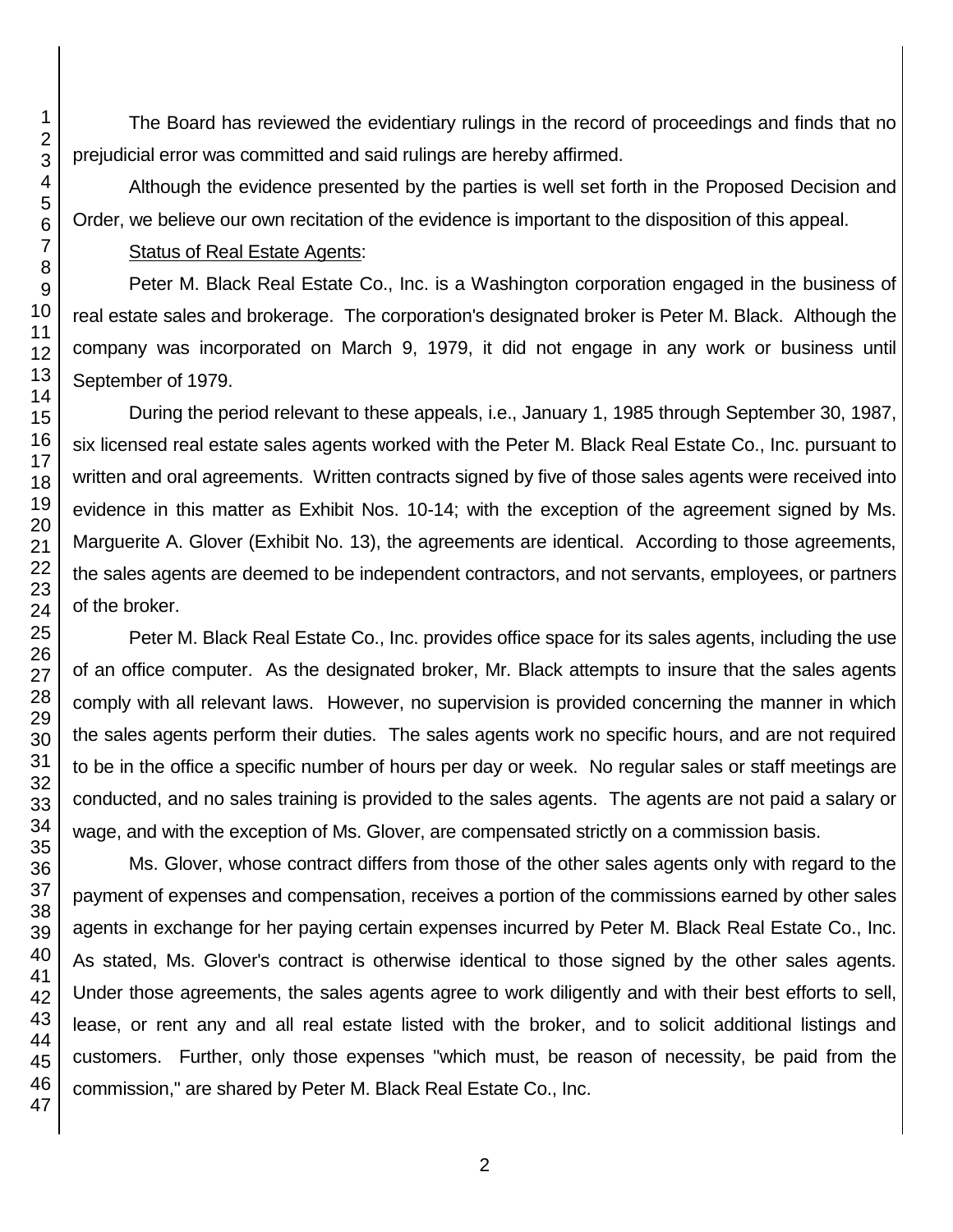Any other expenses incurred by the sales agent are the responsibility of the sales agent. According to the testimony presented, the sales agent must furnish his or her own automobile, business supplies, and any other equipment the agent desires to use, such as a camera or video camera recorder. Further, a sales agent will occasionally contract with a third party, such as a surveyor, pest inspector, or contractor, whose services are necessary to facilitate a sales transaction. On occasion, the sales agent has become personally liable for such expenses when the transaction did not culminate in a sale.

The Department does not contend that the sales agents are employees of Peter M. Black Real Estate Co., Inc., and it is quite apparent, that due to the absence of any direct control over the manner in which the sales agents perform their duties, the agents are not employees of the company. Although we are urged to find that the sales agents are partners or joint venturers with Peter M. Black Real Estate Co., Inc., we agree with our Industrial Appeals Judge that this is not the case. Although each sales agent has the power to veto the hiring of a new sales agent, no sales agent has a full right of control or management of the business. Ms. Glover is the only sales agent who is contractually obligated to pay any of the expenses incurred by Peter M. Black Real Estate Co., Inc. She is not at risk or liable for any losses incurred by the firm, and she has no right of management or control in the business. We are satisfied that these sales agents are neither partners nor joint venturers. See, State v. Bartley, 18 Wn.2d 477, 139 P.2d 638 (1943).

It is therefore clear that we must characterize the sales agents as independent contractors. If this case had arisen prior to 1937 our discussion would be concluded, because prior to that year independent contractors were not within the scope of the Industrial Insurance Act, nor were the people with whom they had contracted required to pay industrial insurance premiums.

In 1937, however, the Legislature expanded the definition of workman (now "worker") to include within the terms of the Act independent contractors whose personal labor constituted the essence of the contract. Laws of 1937, ch. 211, § 2, p. 1030. The relevant statute, RCW 51.08.180, now reads, in part,:

> `worker' means every person in the state who is engaged in the employment of an employer under this title, whether by way of manual labor or otherwise in the course of his or her employment; also every person in this state who is engaged in the employment of or who is working under an independent contract, the essence of which is his or her personal labor for an employer under this title, whether by way of manual labor or otherwise, in the course of his or her employment.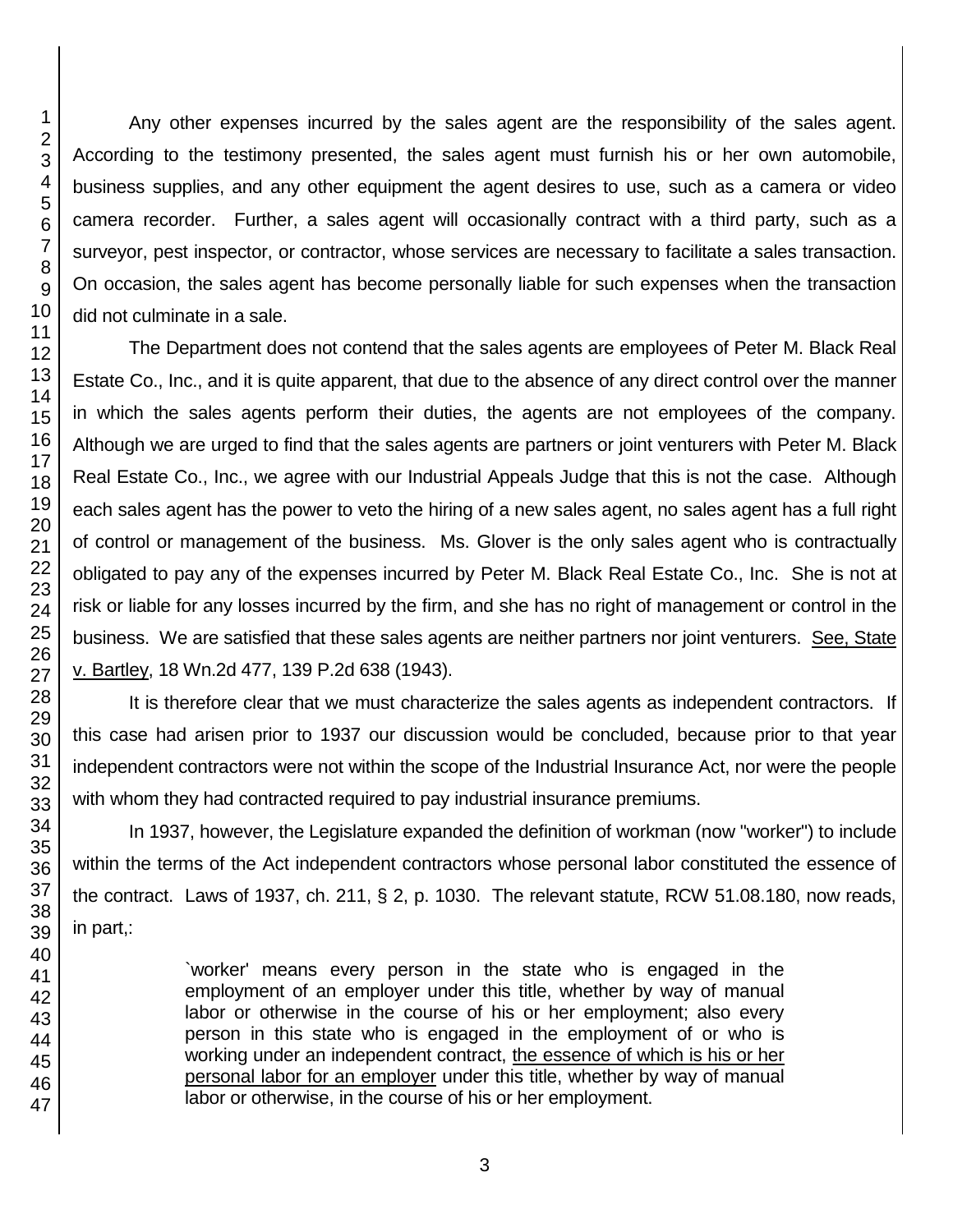(Emphasis added).

The corollary to this definition of "worker" is the definition of "employer" as contained in RCW 51.08.070. That statute reads, in part:

> `employer' means any person, body of persons, corporate or otherwise, and the legal representatives of a deceased employer, all while engaged in this state in any work covered by the provisions of this title, by way of trade or business, or who contracts with one or more workers, the essence of which is the personal labor of such worker or workers.

(Emphasis added).

It is readily apparent that in modifying the definition of "worker" the Legislature was intending to expand the coverage of the Act to not only extend the protections of the Act to a greater number of individuals, but to also require the Department to assess industrial insurance premiums on the hours of work performed by such individuals. The 1937 amendment was, as stated by our Supreme Court in White v. Department of Labor and Industries, 48 Wn.2d 470 (1956):

> . . . intended to protect workmen (and to make contracting parties for whom the work is done responsible for industrial insurance premiums) in those situations where the work could be done on a regular employer-employee basis but where, because of the time, place, manner of performance, and basis of payment, it could be urged that the workman was an independent contractor rather than an employee. Prior to the 1937 enactment, the independent contractor, when injured, was not entitled to the protection of the Workman's Compensation Act, and the party with whom he had contracted was excused from paying premiums. It was felt to be desirable, and rightly so, to eliminate the technical issue of whether the workman was an employee or an independent contractor by giving him protection in either situation.

48 Wn.2d at 474.

Although the 1937 amendment expanded the definition of "worker", the expansion was not complete. As stated by the court in Haller v. Department of Labor and Industries, 13 Wn.2d 164, 167 (1942) the amendment evidenced a legislative intention "to extend industrial insurance protection to some, but not all, independent contractors . . . . " (Emphasis added). The White court, too, recognized that even with the 1937 amendment there would remain independent contractors who would not be subject to the mandatory coverage of the Act. It noted that while a person might be an independent contractor not covered under the Act, that did not prevent him or her from having the protection of the Act if he or she desired to qualify as a working employer, gave necessary notice to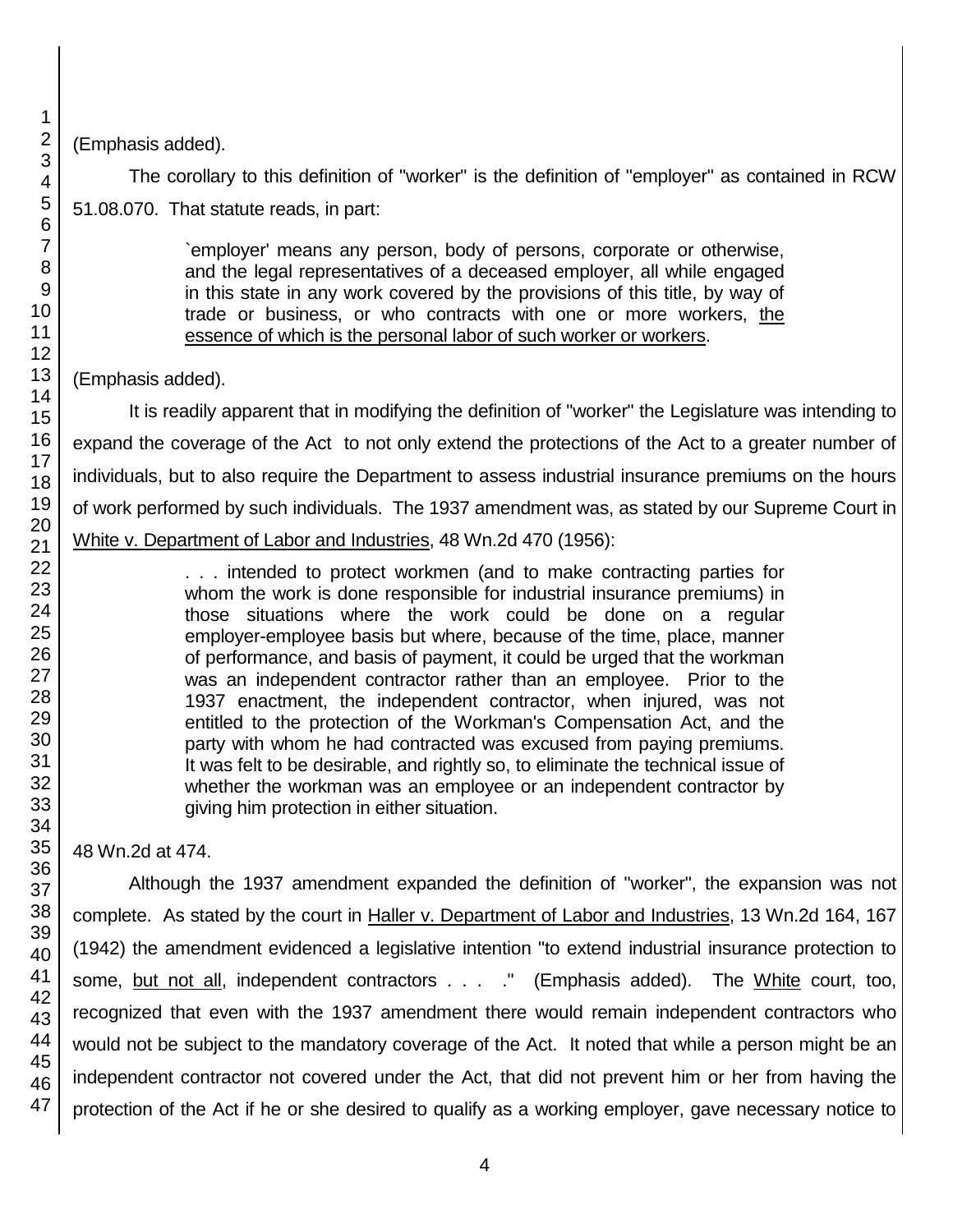the director, and paid the necessary premiums. 48 Wn.2d 477-478; See RCW 51.12.115 and RCW 51.32.030.

Our analysis of whether these salespeople are independent contractors whose personal labor is the essence of the contract should be tempered by the Legislature's declaration of policy as contained at RCW 51.12.010. This declaration provides that:

> There is a hazard in all employment and it is the purpose of this title to embrace all employments which are within the legislative jurisdiction of this state.

RCW 51.12.020 goes on to provide a list of the only employments which are not subject to mandatory coverage.

Yet, while there is a presumption in favor of mandatory coverage, the Legislature did not intend to include all independent contractors within the mandatory coverage of the Act. RCW 51.12.020 excludes a number of employments from mandatory coverage, including "sole proprietors." RCW 51.12.020(5). Thus the Legislature contemplated that individuals who are engaged in a business for themselves, hold themselves out to the public as independent business people, or otherwise act and/or operate as independent entrepreneurs, should be excluded from the mandatory coverage of the Act. In a sense, the statutory framework creates a continuum, with independent contractors, who are covered pursuant to RCW 51.08.180, on one end and sole proprietors, who are excluded pursuant to RCW 51.12.020(5), on the other.

Our courts have not delineated a clear cut test for determining whether personal labor is the essence of an independent contract. In Haller, supra, which was only the second case decided under the 1937 amendment, the court stated that the determination must:

> depend upon the provisions of the contract, the nature of the work to be performed, the situation of the parties, and other attendant circumstances.

## 13 Wn.2d at 167.

The above quoted framework for analyzing whether personal labor is the essence of the contract has been reiterated by the courts on several occasions. Massachusetts Mutual Life Insurance Co. v. Department of Labor and Industries, 51 Wn. App. 159, 163 (1988); Lloyd's of Yakima Floor Center v. Department of Labor and Industries, 33 Wn. App. 745, 749 (1982); Cook v. Department of Labor and Industries, 46 Wn.2d 475, 476 (1955).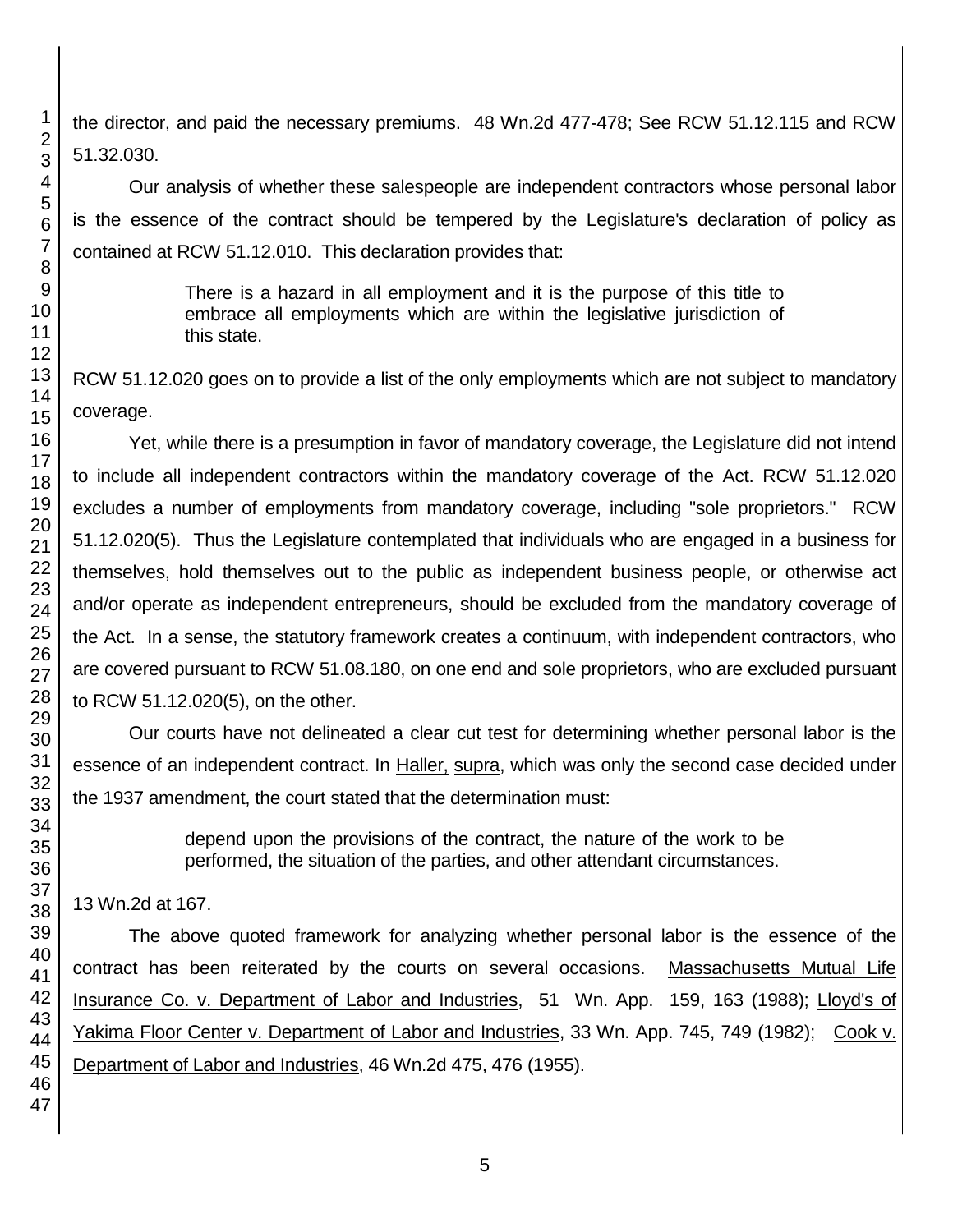Early cases dealing with the "personal labor" inclusion characterized the inquiry in terms such as whether the independent contractor's "personal efforts constitute the main essential in accomplishing the objects of the employment", Norman v. Department of Labor and Industries, 10 Wn.2d 180, 184 (1941), or whether the labor to be performed was "the vital sine qua non, the very heart and soul" of the contract. Haller, at 168. Where others could have performed the work under a contract to haul logs it was said that "labor that can be done by others is not personal as the word is used in the statute." Crall v. Department of Labor and Industries, 45 Wn.2d 497, 499 (1954).

It was not until the Supreme Court's decision in White, supra, that a somewhat more workable test was developed to explain the results reached up to that time. In White the court analyzed the factual situations in its prior cases of Norman, Haller, Crall and Cook and concluded that the 1937 amendment:

> was not intended to cover an independent contractor (a) who must of necessity own or supply machinery or equipment (as distinquished from the usual hand tools) to perform the contract (the Crall and Cook cases, supra), or (b) who obviously could not perform the contract without assistance (the Haller and Cook cases, supra), or (c) who of necessity or choice employs others to do all or part of the work he has contracted to perform (the Haller and Crall cases, supra).

 $(Emphasis added)^1$ 

A recent case involved the question of whether personal labor was the essence of the contract between an insurance company and its various insurance agents. Massachusetts Mutual Life Insurance Co., supra. In Massachusetts Life it was noted that the insurance company had never disapproved a career agent's contract, that general agents and sales agents may and do delegate their duties to others (e.g. telephone solicitation) and that agents may represent up to 50 insurance companies at a time. Relying solely on the fact that the agents may and do delegate their duties to others, the court held that the insurance agents were not "workers" for purposes of the Act.

By specifying instances in which personal labor is not the essence of the independent contract, the White case provides a framework for resolving a number of cases involving similar facts. Yet the

l

 $1$  The court in White cautioned, in dicta, that the mere fact a person might own and use machinery and equipment in his or her work does not make him or her an independent contractor. If, in the operation of a truck, tractor or other equipment the person "is subject to the direction and control of the employer' the person is an employee, even though the amount paid for the use of the equipment may be much more than would be paid for the person's services as an operator of the equipment. 48 Wn.2d at 477.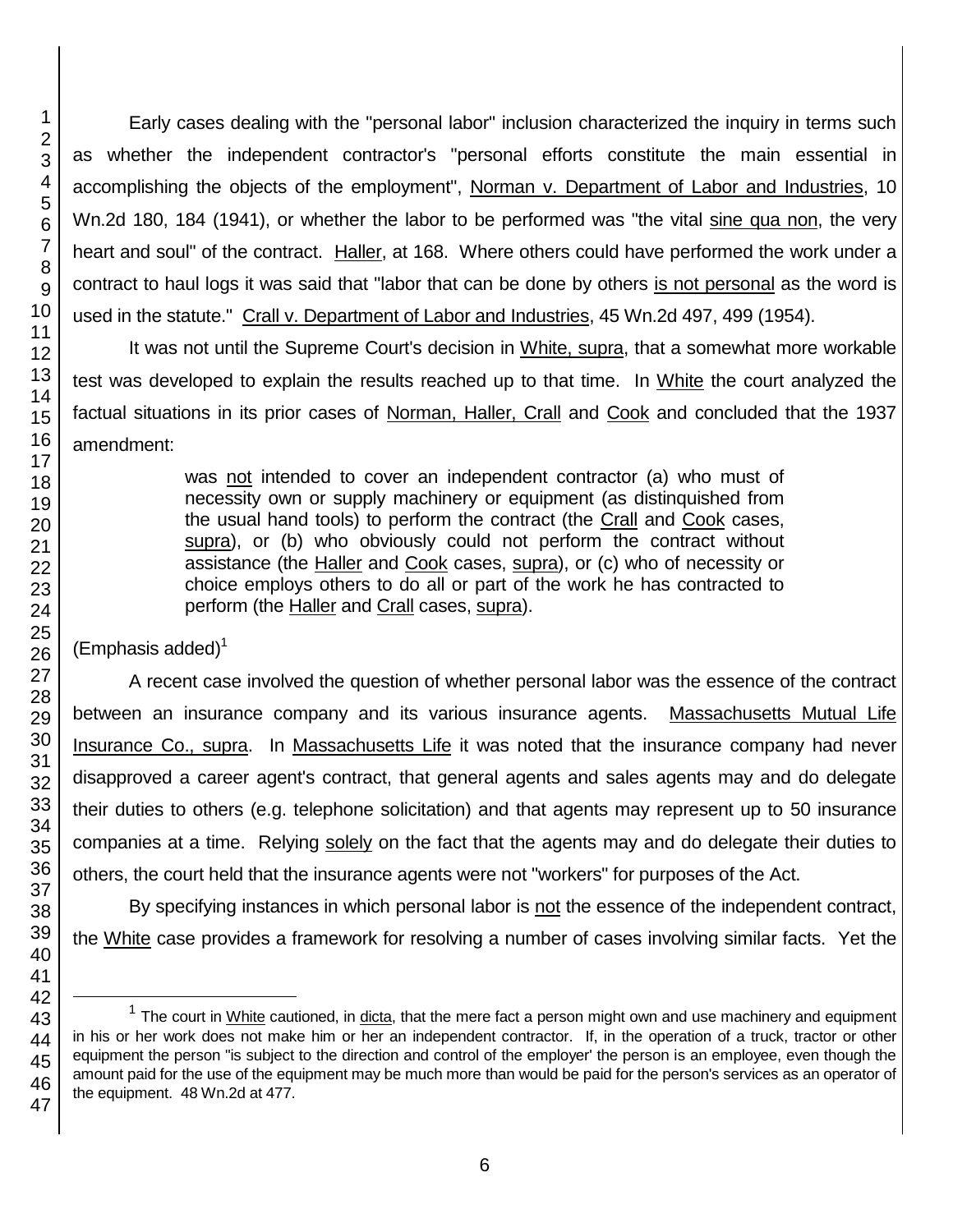White test is incomplete. It does not further delineate the circumstances under which personal labor is the essence of an independent contract.

In reviewing the factual scenarios presented by the court cases as well as the applicable statutes, there are a number of factors in addition to the White criteria which seem to be important to the determination of whether personal labor is the essence of the contract. These include:

- (1) Right of Control. Does the employer exercise control over the time, place or manner of performance of the contract? Although technically the "right of control" test is for determining whether the individual is an employee as distinguished from an independent contractor, it nevertheless continues to have a great bearing on whether the essence of the contract is personal labor. The more control exercised by the employer in the day-to-day performance of the contract, the more likely that personal labor is deemed the essence of the contract (See, e.g., Lloyd's);
- (2) Spurious Independent Contracts. Although not cited as a reason in the case law, independent contracts established only as a guise or subterfuge to avoid industrial insurance premiums should not be condoned. See RCW 51.04.060;
- (3) Special Abilities of the Independent Contractor. If the independent contractor has special or superior abilities of critical importance to the employer, this tends to suggest that the essence of the contract is personal labor (See, e.g., Lloyd's and Norman.) On the other hand, if who performs the contract is a "matter of indifference" to the employer, this suggests the contrary (Haller, 13 Wn.2d at 164);
- (4) Exclusivity of Contract. If the independent contractor is not limited in his ability to concurrently contract with others there is a likelihood that the courts will conclude that the essence of the contract is not personal labor. (See, e.g., Crall; Massachusetts Life);
- (5) Indicia of Independent Business. Although personal labor of the independent contractor may be involved, the circumstances may suggest that he or she is simply engaged in an independent business or occupation. See, e.g., Camp v. Department of Labor and Industries, 55 Wn.2d 839 (1960); RCW 51.12.020(5).
- (6) Work can be Performed Within an Employer/Employee Relationship. If the work could be done on a regular employer/employee basis but the parties have chosen to structure the relationship as an independent contract, then it is more likely that the essence of the contract is personal labor and that the independent contractor is a "worker". See, White.
- (7) Nature of the Work. If the "employer" is getting its basic work done through the services of the independent contractor, then that person is more likely to be considered a "worker". Department of Labor and Industries v. Tacoma Yellos Cab Company, 31 Wn. App. 117, rev. denied,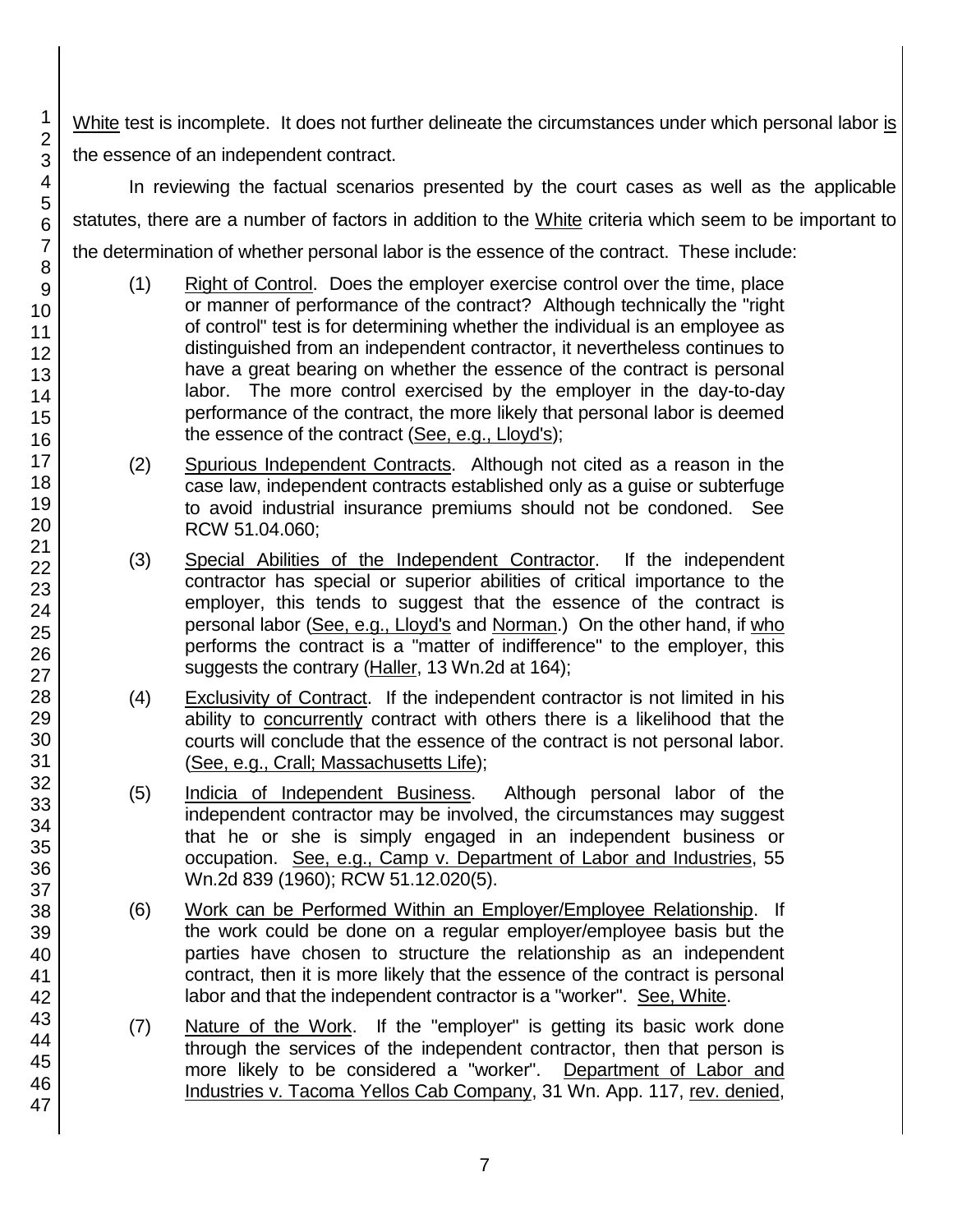97 Wn.2d 1015 (1982). The flip side of this test is set forth in RCW 51.12.020(3) which excludes from coverage "a person whose employment is not in the course of the trade, business, or profession of his or her employer . . .."

(8) Furtherance of the Independent Contractor's Interests as Opposed to the "Employer's" Interests. RCW 51.08.180 includes independent contractors within the coverage of the Act if the essence of the contract is personal labor and if the contractor is acting in the course of employment. The latter term is defined in RCW 51.08.013 as "the worker acting at his or her employer's direction or in the furtherance of his or her employer's business ...." If the independent contractor is furthering his or her own business interests rather than those of an employer, then the independent contractor should not come within the statutory definition of "worker".

However, even though these additional criteria appear to be important to a determination of whether an independent contractor is a "worker", the most recent pronouncement from the Court of Appeals still relies almost exclusively on the negative White test. See, Massachusetts Life. In Massachusetts Life, the Court of Appeals noted that the insurance agents involved there "may and do" delegate duties to others and, just on that basis, excluded them from coverage.

In the final analysis, the courts have frequently listed a number of factors, but have consistently turned to the three-pronged negative test of White for the resolution of the question of whether an independent contractor is a "worker." In the absence of clear guidance from the courts, we do not feel it is appropriate for us to expand the White test beyond the parameters which have been set by case law, particularly in light of the statutory preference for mandatory coverage.

Evaluating this case under the three guidelines articulated in White for exclusion of independent contractors, there is no question but that the sales agents are covered workers. Although sales agents do supply some of their own equipment, such as an automobile or a VCR, these more closely resemble "tools of the trade", as distinguished from those situations in which the essence of the contract is the machinery or equipment itself. See, Lloyd's, at 751. Further, Peter M. Black Real Estate Co., Inc. and the sales agents do not contemplate that the labor of obtaining and selling property listings will be done by others, in whole or in part. Although agents will occasionally contract with third parties for the performance of services necessary or desirable to facilitate a sales transaction, we do not view this as tantamount to delegating their duties under their contracts. While the sales agents who work with Peter M. Black Real Estate Co., Inc. can and frequently do share the effort and commission involving a particular sales transaction, a sales agent may not delegate any of the duties involved in obtaining and selling property listings to any person who is not also a sales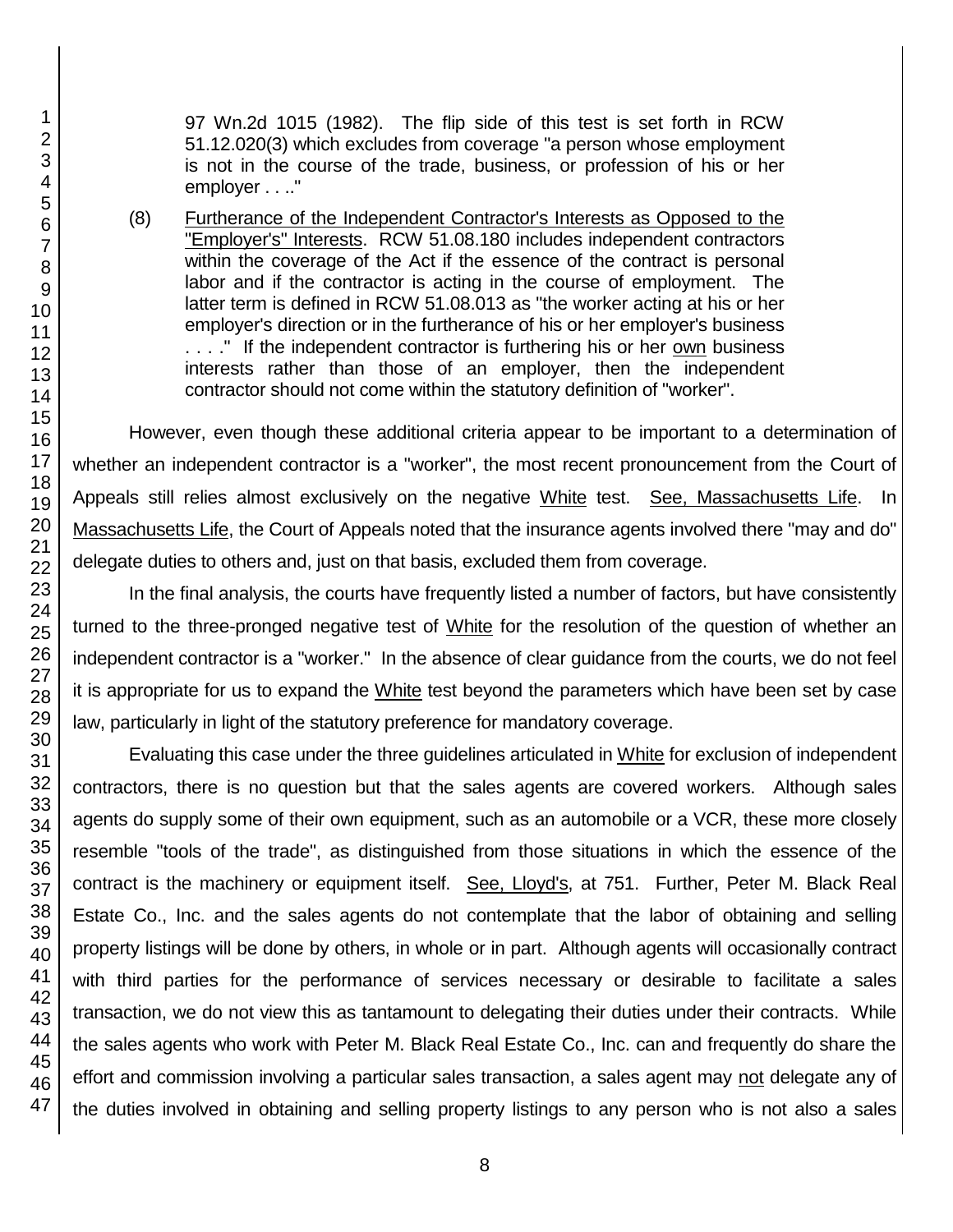agent with Peter M. Black Real Estate Co., Inc. Under such facts, we can only conclude that the sales agents work under an independent contract, the essence of which is the sales agent's personal labor; the agents are therefore workers within the meaning of RCW 51.08.180.

## Status of Peter M. Black:

Peter M. Black Real Estate Co., Inc. was incorporated on March 9, 1979. Since that time, Mr. Peter Black has remained its sole shareholder and director. According to the uncontroverted evidence in this case, the firm did not conduct or engage in any business until approximately September of 1979. Under these facts, we can only conclude that Mr. Black is excluded from the mandatory coverage provisions of the Act.

As pointed out by our Industrial Appeals Judge, executive officers of corporations were first excluded from mandatory coverage under RCW 51.12.020 effective June 7, 1979. However, that statute also provided that "[a]ny officer who is considered by the department to be covered on and after June 30, 1977, shall continue to be covered until such time as the officer voluntarily elects to withdraw from coverage...." Laws of 1979, ch. 128, § 1, p. 489. (That portion of the statute was deleted by the Legislature in 1987; Laws of 1987, ch. 316, § 2, p. 1123). It is stipulated that Mr. Black never voluntarily elected to withdraw from coverage.

However, before an entity becomes subject to the provisions of our Industrial Insurance Act, it must be "engaged in this state in any work covered by the provisions' of the Act. RCW 51.08.070.

It is therefore quite apparent that the mere act of incorporating an entity is not sufficient to make that entity an employer under our Act. The entity, corporate or otherwise, must first be engaged in this state in work covered by the provisions of the Act. It is uncontroverted that Peter M. Black Real Estate Co., Inc. first engaged in any work in this state in September of 1979. Therefore, the entity was not an employer in this state prior to June 7, 1979. Since Peter M. Black Real Estate Co., Inc., was not an employer in this state within the meaning of RCW 51.02.070 between June 30, 1977 and the effective date of the 1979 amendment, June 7, 1979, it follows that Mr. Black was not required to specifically withdraw from coverage under the above-quoted proviso of the 1979 legislation. Thus, pursuant to RCW51.12.020 as amended in 1979, Peter M. Black, as an officer, director, and shareholder of the corporation is excluded from mandatory coverage under the Act. Because Mr. Black did not voluntarily elect to be covered under the Act, it was error for the Department to assess premiums or him.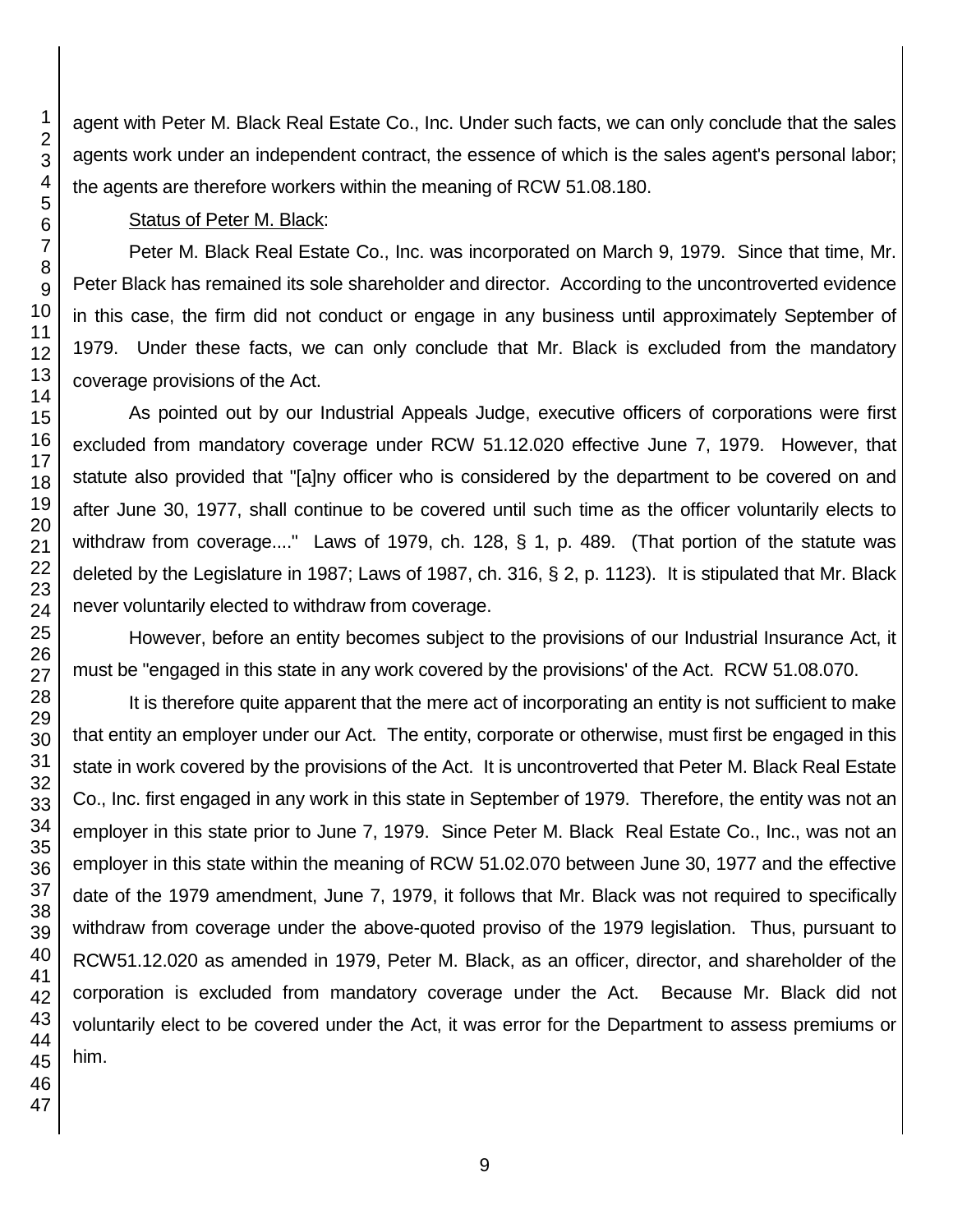After consideration of the Proposed Decision and Order, the Employer's Petition for Review filed thereto, and a careful review of the entire record before us, we hereby enter the following Findings of Fact and Conclusions of Law.

## **FINDINGS OF FACT**

1. On January 27, 1988 the Department of Labor and Industries issued a Notice and Order of Assessment No. 57971 to Peter M. Black Real Estate Co., Inc. assessing taxes due and owing the State Fund in the amount of \$2,700.09 for the period from January 1, 1985 through March 31, 1987 (Docket No. 88 1192) and also Notice and Order of Assessment No. 57972 assessing taxes due and owing the State Fund in the amount of \$775.12 for the period from April 1, 1987 through September 30, 1987 (Docket No. 88 1191).

On February 24, 1988 the firm, Peter M. Black Real Estate Co., Inc., protested both notices and orders of assessment. On February 24, 1988 and March 14, 1988 the Department issued orders affirming Notice and Order of Assessment Nos. 57971 and 57972.

On March 24, 1988 the firm filed notices of appeal with the Board of Industrial Insurance Appeals from the orders dated February 24, 1988 and March 14, 1988. On April 15, 1988 the Board issued orders granting the appeals, assigning Docket Nos. 88 1191 and 88 1192 to the appeals and directing that hearings be held on the issues raised by the appeals.

- 2. On March 9, 1979, Peter M. Black Real Estate Co., Inc. was incorporated. Since that date, Mr. Peter M. Black has been the sole shareholder, president, and a member of the corporation's board of directors. Peter M. Black Real Estate Co., Inc. did not engage in any work or business in this state or elsewhere until September of 1979.
- 3. From January 1, 1985 through September 30, 1987, the sales agents of Peter M. Black Real Estate Co., Inc. were not required to work any specific hours, work any period of time in the office or attend any meetings. Agents supplied their own automobiles, cameras and other business supplies. The company provided office space, some furniture, a computer and legal advice. No real estate agent was authorized to hire other persons to list or sell property on his or her behalf. No real estate agent had the right to manage or control Peter M. Black Real Estate Co., Inc. or was liable for its losses, if any.
- 4. During the period from January 1, 1985 through September 30, 1987, the real estate sales agents were working under an independent contract with Peter M. Black Real Estate Co., Inc., the essence of which was the agents' personal labor.
- 5. Peter M. Black did not elect to be voluntarily covered under the Industrial Insurance Act.